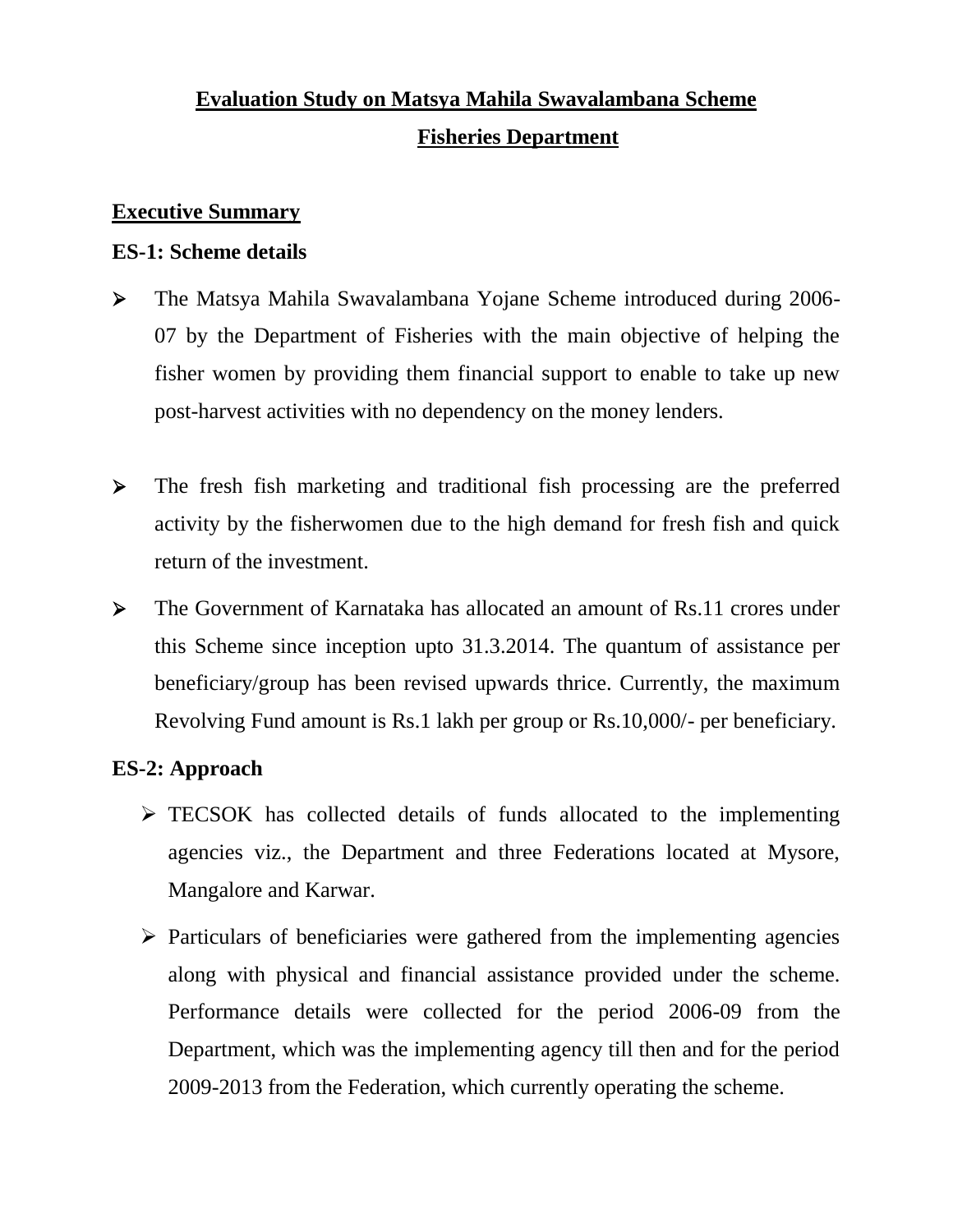- $\triangleright$  Field study was carried out covering a sample of 50 societies (out of 313 societies-16%) assisted by Department, comprising 141 individual beneficiaries. Further, 1428 beneficiaries covering about 10 in each of 141 SHGs coming under three Federations were also interacted during the field study. Thus, making a total of 1569 respondents for the study. Particulars were collected through a structured questionnaire.
- Focused Group Discussions (FGD) were also held at all SHGs. Opinion of officials / officers of Department, Federations and office bearers of Cooperative Societies were collected through structured questionnaires.
- $\triangleright$  The collected data was compiled, validated and analyzed for generation of the report.

#### **ES - 4 : Performance under the Scheme**

- Department has assisted 313 cooperative societies with a total financial outlay of Rs. 168.99 lakhs during the year 2006 to 2009.
- **Under Inland Fisheries** (assisted by the Department) 224 societies were assisted in 26 districts from 2006 to 2009 with a total release of Rs. 46.09 lakhs, with an average of Rs.20,576/- per society.
- **Under Marine Fisheries** 89 societies were assisted in three coastal districts, with a total outlay of Rs.122.90 lakhs, at an average Rs.1,38,090/ per society.
- Average release of assistance / society was 7 times more in coastal districts when compared to inland fishery districts.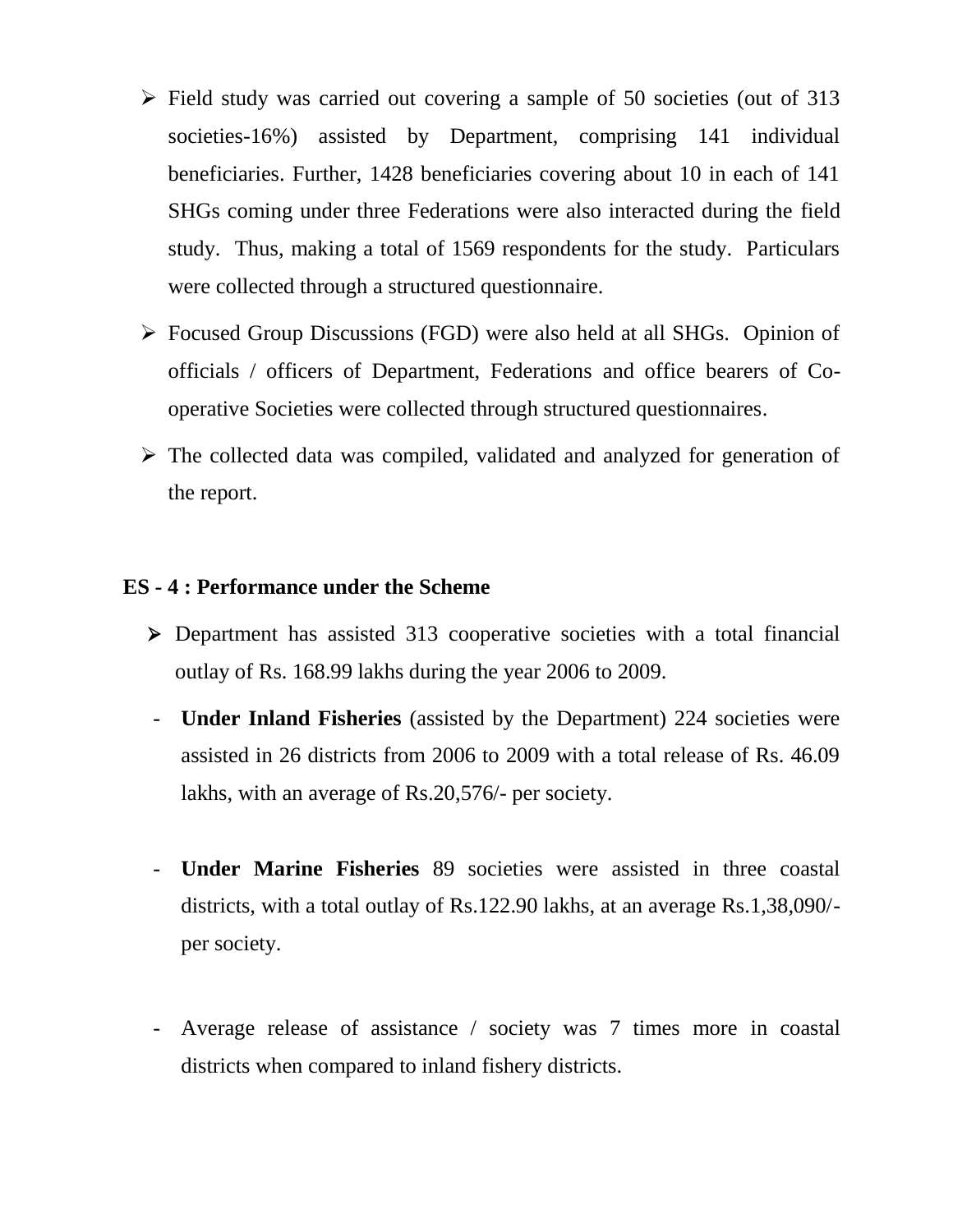- > From 2009, the implementation of the scheme was entrusted to three federations, viz., Mysore, Mangalore and Karwar.
- During **t**he period 2009 to 2014, allocation of funds were as follows:
	- Mysore Federation is supposed to cover 26 non-coastal districts under inland fisheries. However, the Federation has covered only 17 districts and assisted 97 cooperative societies and 42 private SHGs with a total outlay of Rs. 100 lakhs.
	- Mangalore Federation in Dakshina Kannada and Udupi districts has covered 34 cooperative societies and 775 private SHGs with a total outlay of Rs. 500 lakhs.
	- Karwar Federation has covered 34 cooperative societies in Uttara Kannada districts with a total outlay of Rs. 300 lakhs.
- Physical performance of the Federations in the last five years:
	- Mysore: Assisted a total of 190 SHGs, of which, 148 SHGs covered by 97 cooperative societies and 42 private SHGs.
	- Mangalore: Assisted a total of 2584 SHGs, of which, 1809 SHGs (through coop. societies) and 775 private SHGs.
	- Karwar: Assisted only 1989 SHGs through coop. societies and no private SHGs.
- Financial performance of the Federations in the last five years:
	- Mysore: Rs. 79 lakhs to the SHGs covered through coop. societies and Rs. 21 lakhs to private SHGs.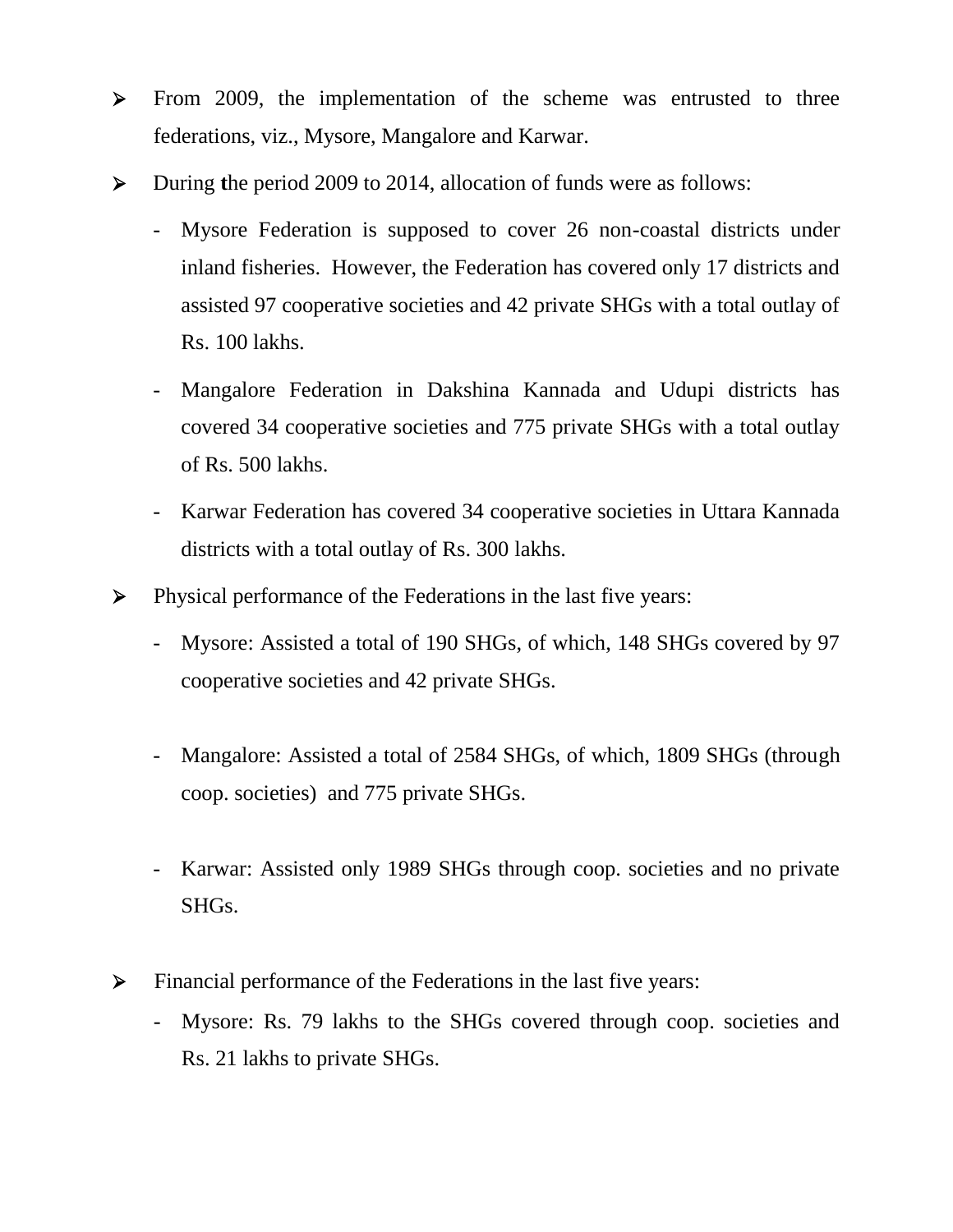- Mangalore: Rs. 904.45 lakhs to the SHGs covered through coop. societies and Rs. 387.35 lakhs to private SHGs.
- Karwar: Rs. 994.50 lakhs to the SHGs covered only through coop. societies.
- $\triangleright$  Recovery status of three federations in the last five years :
	- Mysore: Against an amount of Rs. 100 lakhs disbursed, only Rs. 28.31 lakhs has been recovered leaving accumulated total dues of Rs. 71.69 lakhs.
	- Mangalore :Against a total disbursement of Rs. 1291.80 lakhs, an amount of Rs.1056.36 lakhs was repaid resulting in a cumulative due of Rs. 235.44 lakhs.
	- Karwar : Against a total disbursement of Rs. 994.40 lakhs, an amount of Rs. 807.08 lakhs was recovered with a cumulative due of Rs. 187.43 lakhs.
- S Comparison of recovery by three Federations for last five years are given below:

Rs.lakhs

| Name of the Capital Disburse-Recovery \% age of Cum. |           |         |         |                 |        | $%$ age of |
|------------------------------------------------------|-----------|---------|---------|-----------------|--------|------------|
| Federation                                           | Allocated | ment    |         | <b>Recovery</b> | Due    | Cum. Due   |
| <b>Mysore</b>                                        | 100       | 100     | 28.31   | 28              | 71.69  | 72         |
| Mangalore                                            | 500       | 1291.80 | 1056.36 | 82              | 235.44 | 18         |
| Karwar                                               | 300       | 994.50  | 807.08  | 81              | 187.4  | 19         |

Percentage of Recovery & Due for three Federations are depicted below :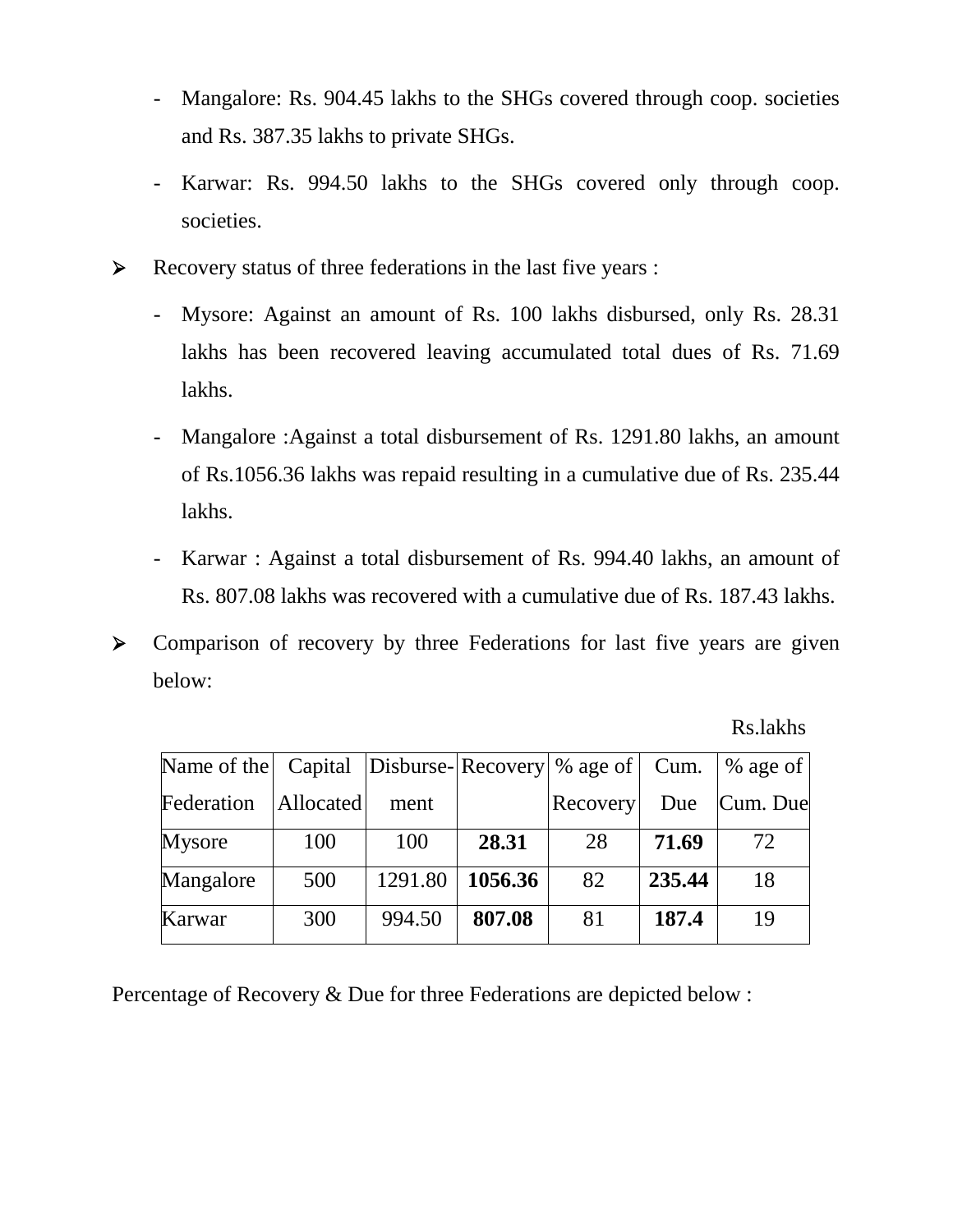#### **ES-3: Findings of the Study**

#### **Coverage & Profile**

- During the field study respondents were asked about their opinion whether procedures were followed in selection of beneficiaries. Out of 1,569 beneficiaries contacted 63% were opined that procedures were followed in selection whereas 20% opined negatively. Remaining 17% have not responded.
- Further, respondents have also suggested to adopt some minimum criteria for selection. Of 1569 respondents 22% have given their suggestions on evolving minimum criteria for selection such as minimum period of existence, experience in handling post harvest activities, assessing repayment capacity and exposure to banks.
- During the field study, a total sample of 1569 respondents was covered. Of this maximum (33%) respondents were coming under Mangalore Federation, followed by Mysore (31%).
- Of the total respondents maximum (44%) were in the age group of 26-35 years followed by age group of 36-50 years (33%).
- On enquiry of marital status, it was reported that, 76% of respondents were married, 7% are unmarried and 17% were widows.
- With regard to social category, 17% belong to SC, 2% ST and 74% OBC. The percentage of respondents belonging to general category is just 4%.
- Highest percentage (29%) of respondents was with the education level of  $1<sup>st</sup>$  to  $4<sup>th</sup>$  standard, followed by  $5<sup>th</sup>$  to  $7<sup>th</sup>$  standard (28%). There were only a small percentage of (5%) were illiterate and 8% were with education of SSLC and above.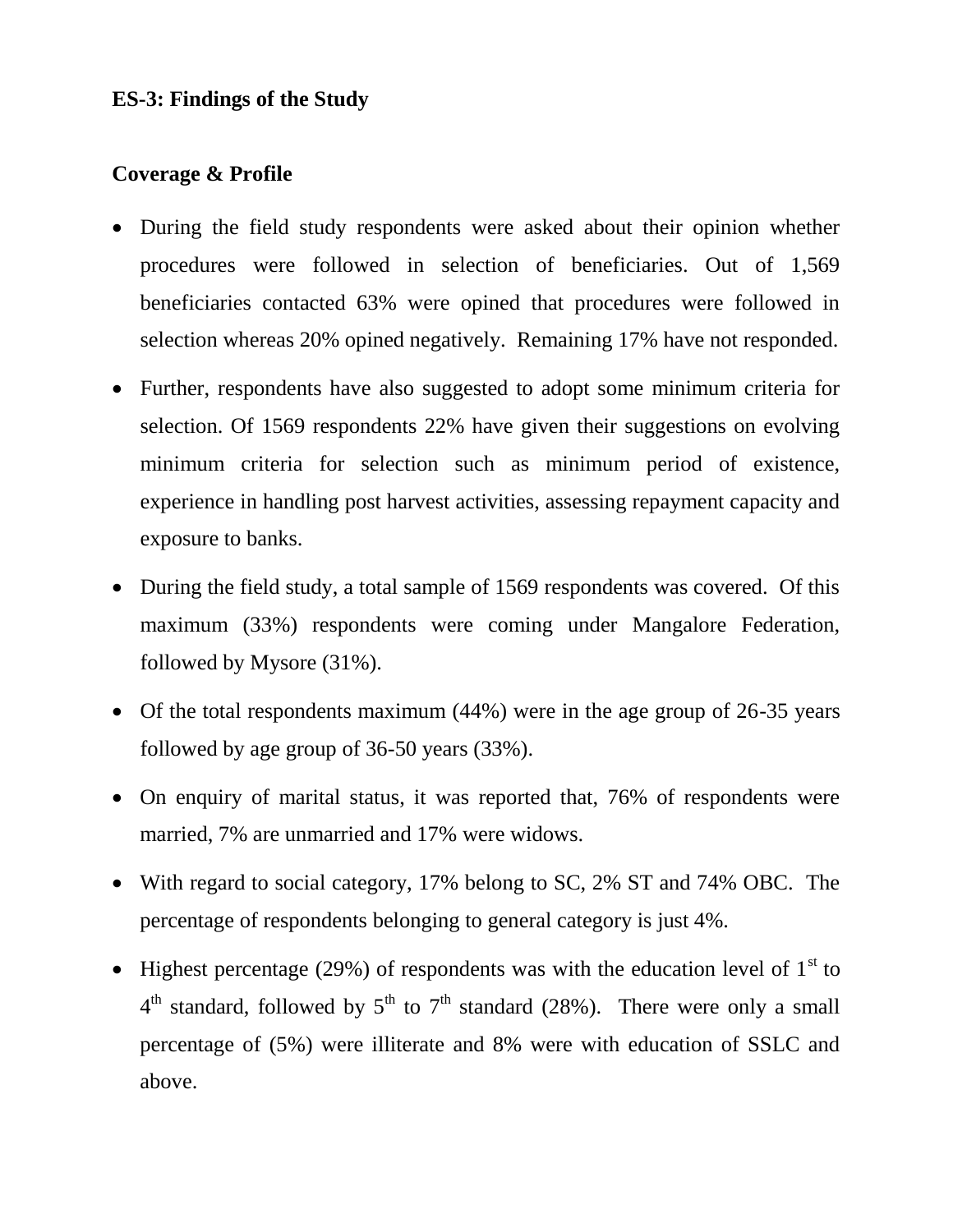- Information on family size of respondents was also gathered during the field study and 48% (max.) of respondents were with family size of 2 to 5 members. 13% of respondents were with family size of 9 to 12.
- 90% of the families of respondents possess BPL Cards whereas 10% have APL Cards. Further, 77% of families procured Election ID Cards, whereas 23% possess Insurance Card.
- Of 1569 respondents except one beneficiary, all are engaged in fishery as the main activity. As a supplementary activity 530 respondents are engaged in agriculture, 664 petty business, 839 agriculture labour / labour work as a source of income.
- Income range of family were also gathered during the field study and maximum (32%) of respondents were in the income group of Rs.11,000 to Rs.15,000 followed by 25% in the range of Rs.8,000 to Rs.10,000. 15% of respondents were having income of more than Rs.25,000/-.
- On awareness of the scheme 63% of respondents revealed that they are aware of the scheme and 20% have responded negatively. No comments from 17% of respondents. Source of awareness was also asked with respondents and it was revealed that majority of the respondents got awareness of the scheme during meetings of the society. Considerable number of respondents have indicated that, source of awareness was office bearers of Co.operative societies / Federations.

#### **Scale of Finance**

• During 2006 to 2009, when Department was implementing the scheme 55% of respondents availed the annual assistance in the range of Rs.4,000 to Rs.5,000, majority of them were from coastal districts. 17% of respondents were provided with annual financial assistance of Rs.1000/-. After implementation of the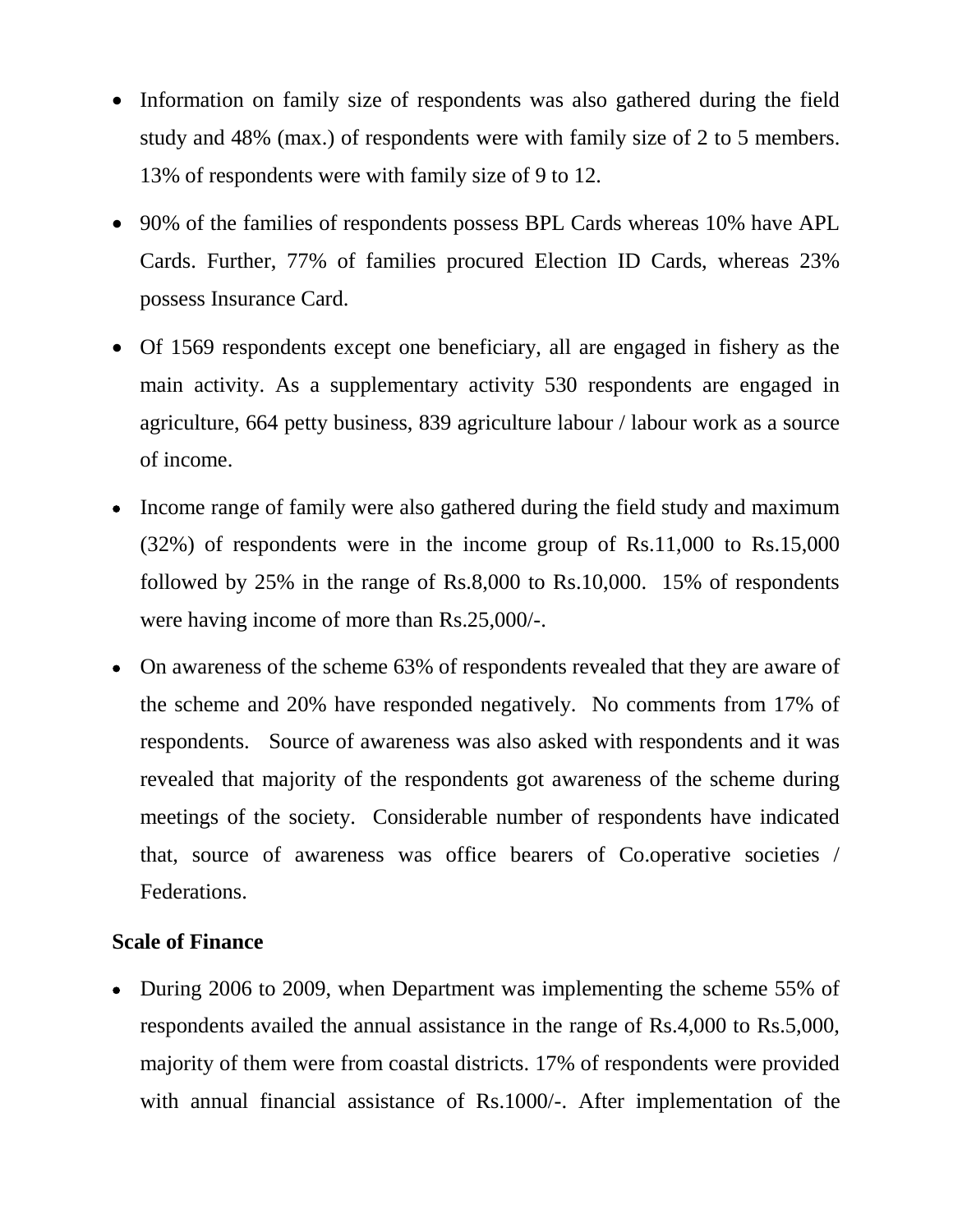scheme was transferred to Federations, majority of the (83%) respondents were provided with the annual financial assistance in the range of Rs.4,000 to Rs.5,000 and the balance 17% were provided with Rs.5,000 to RS.10,000/ under the scheme.

- On enquiry whether assistance provided under the scheme is sufficient for meeting the minimum basic requirements in continuing economic activities, 16% of respondents have indicated that loan amount would be adequate and the balance 84% respondents indicated otherwise. Further, in Mangalore Federation 100% respondents have indicated the inadequacy of loan amount.
- 79% of respondents informed that, funds provided to them under the scheme were utilized for the purposes allowed under the scheme. 21% informed that, they have not fully utilized the loan amount to the specified purposes and a portion of loan was utilized for some other purposes like medical bills, school fees, repair of house etc., which were more emergent in nature at that point of time.
- It was revealed during the interaction that, fisher community were depending on many sources of private finances to carry out their day-to-day activities before intervention of scheme. Further, the amount of borrowing was in the range of Rs.10,000 to Rs.20,000 in case of 42% of respondents assisted by the Department. In case of respondents being assisted by Federations also the range of borrowings was same in majority cases (39%) and only 6% of respondents borrowed amount of Rs. 30,000 and above in case of beneficiaries covered under Federations. Most of respondents were dependent on hand loan or money lender thereby expose to the exploitation by them.
- In due course, respondents got awareness and exposure to various funding agencies and it was revealed that, majority of them are currently depending on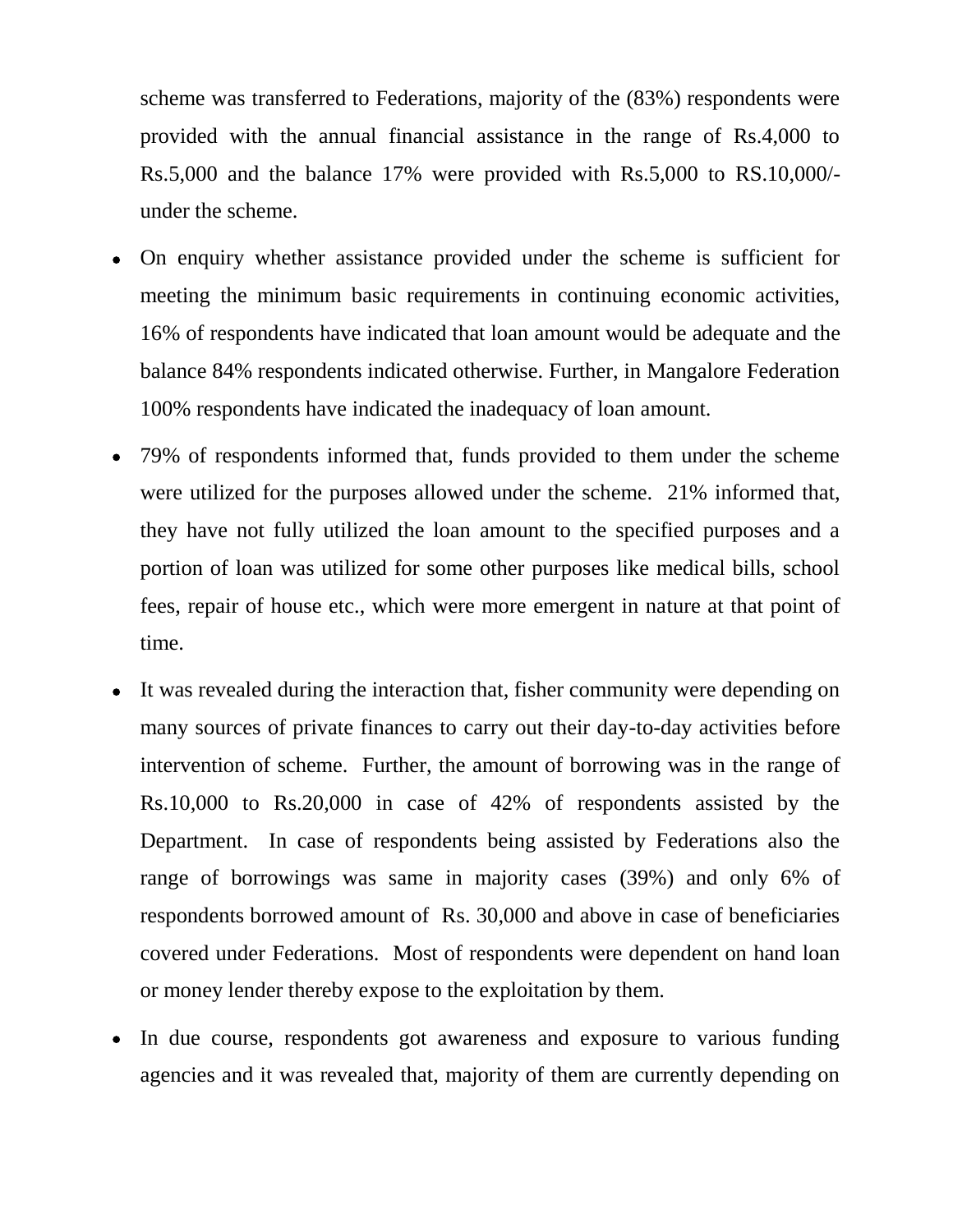formal institutions like Bank, Federation, Cooperative Societies etc., for availing loan.

 Critical analysis was made to examine whether provisions of MMS are overlapped with any similar scheme by the Central or State Government. On prima facie no schemes by the Central / State Government exactly overlap MMS. However, there are some schemes applicable to larger group of beneficiaries, of which fisher women also have taken benefit to supplement their financial needs.

#### **ES-4 : Opinion & Suggestions of Respondents**

Respondents have offered many suggestions to improve the scheme, the important ones are as below :

- $\triangleright$  To give more publicity to the scheme for the benefit of all shareholders of the registered Society / Federation.
- $\triangleright$  To revise the selection criteria incorporating certain minimum conditions for eligibility. Say, minimum existence period, minimum experience, compulsory bank transaction etc.
- To increase the loan amount atleast to Rs.10,000 per beneficiary due to increase costs.
- $\triangleright$  To ensure sanctioning of loans within a maximum period of three months with reduced number of visits to the institutions.
- To waive off the outstanding loan amount as beneficiaries in inland fisheries are facing severe problem in repayment of loan due to non availability of tanks to carryout fishing activities.
- $\triangleright$  To adopt the system of both payment and recovery of loans through Societies as being practiced in Mangalore Federation.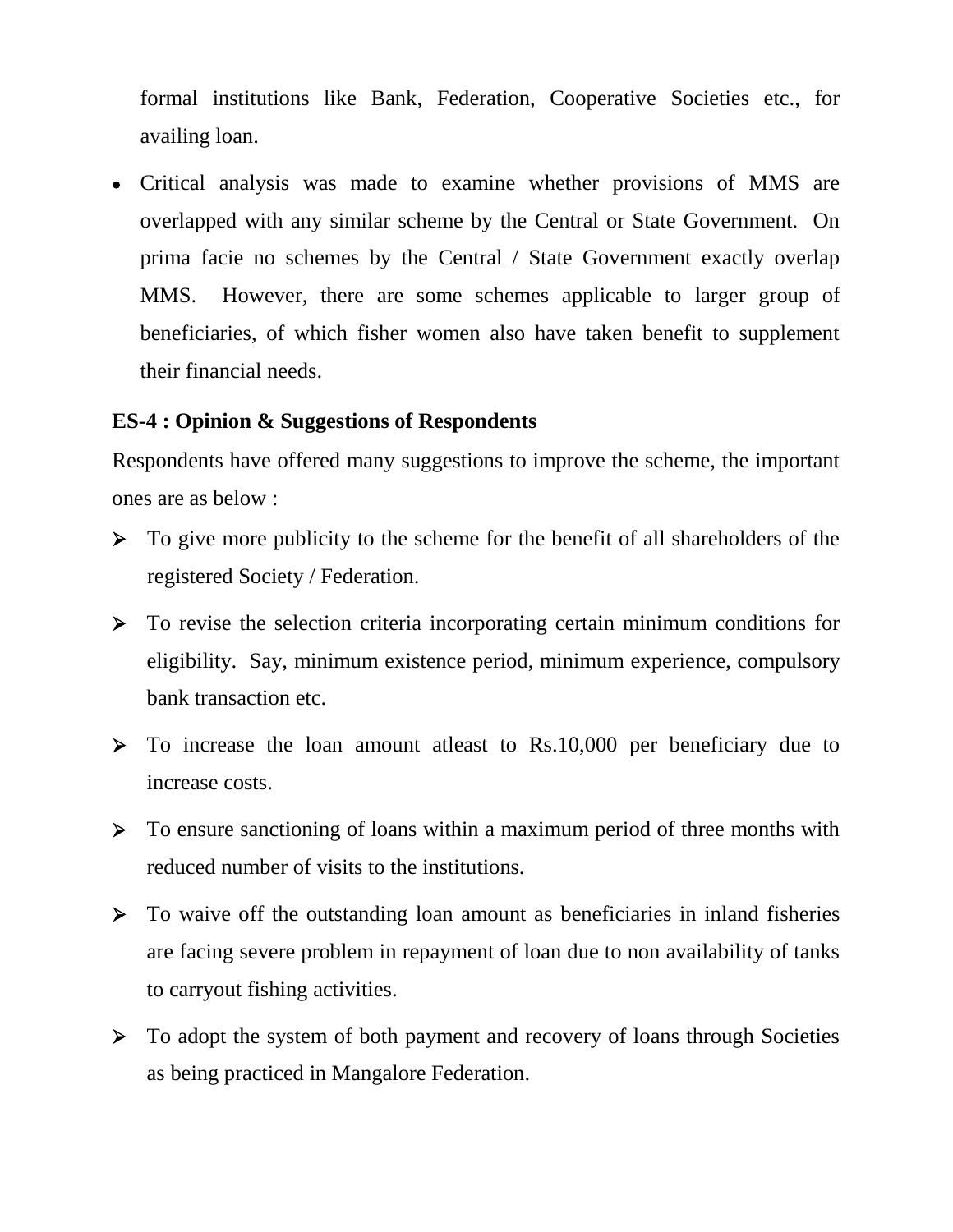- $\triangleright$  To reduce the penal interest being charged by Federation for the loan amount outstanding beyond the allowed repayment period of 10 months.
- $\triangleright$  To adopt cheque system for release of payment to the beneficiaries as being practiced in Mangalore Federation.

# **ES-5 : Opinion of Implementing Agency**

- > Implementing agencies were also interacted to gather their opinion on provisions of scheme and its implementation procedures. They have offered some suggestions, as given below :
	- To allocate more capital grant to the Federation enabling them to implement the revised loan amount with immediate effect.
	- To deploy more staff as implementing agencies are facing difficulty in monitoring the recovery mechanism due to the fact that, most of the SHGs / beneficiaries are located at remote places.
	- To adopt system of disbursing and recovery of loan through societies to avoid inconvenience to the respective Federations in monitoring and recovery of loans.
	- To make legal provisions for recovery of loans through proper procedural interventions.

#### **ES-6 : Impact of the Scheme**

- MMS has largely impacted the fisher women both in inland and marine districts. Cumulatively, around 48,000 fisher women have been covered under the scheme out of estimated size of about 1,00,000 fisher women.
- Most of the beneficiaries are happy with the scheme and it has enabled them to earn their livelihood requirements.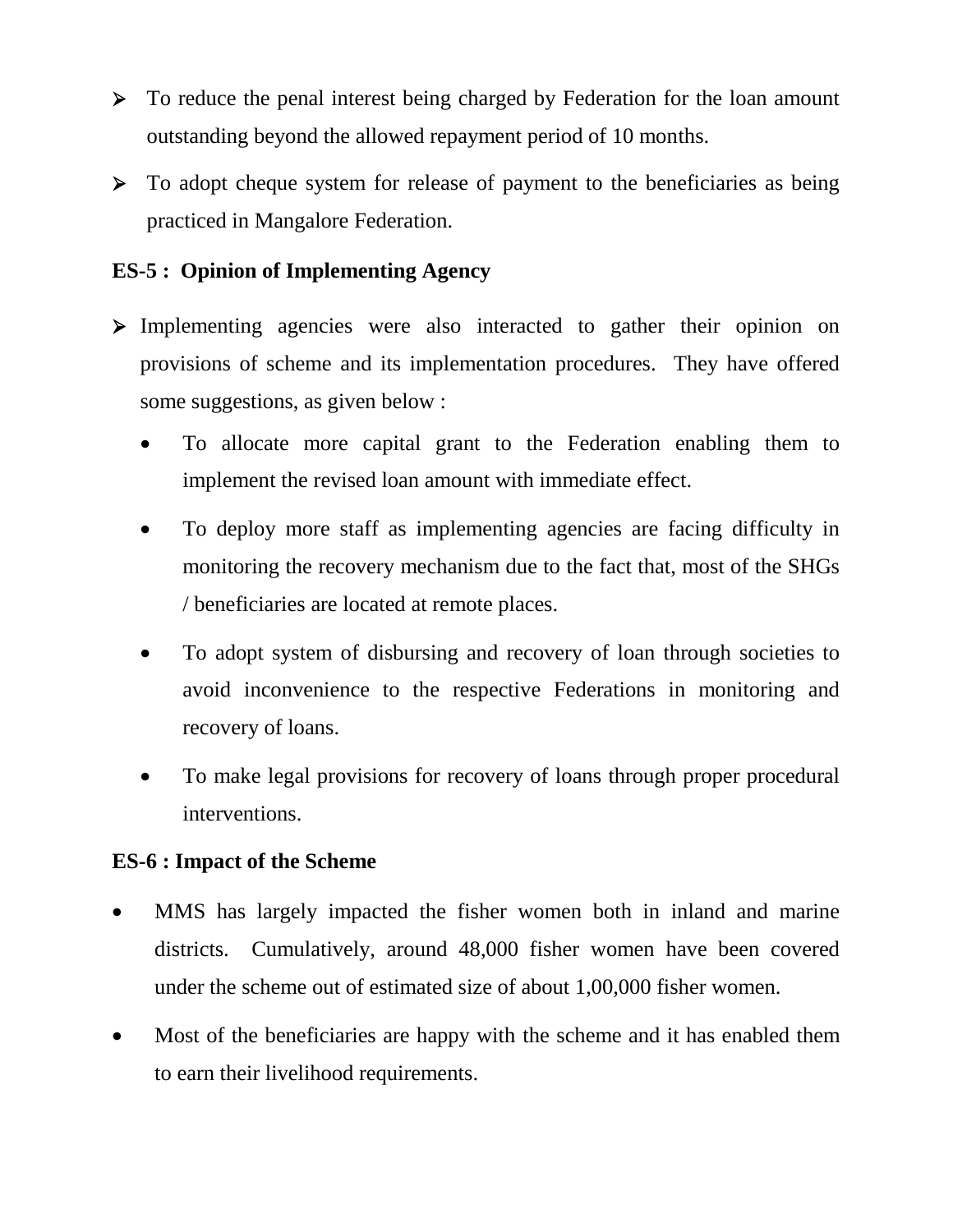- The scheme has helped in shifting money lenders to formal institutions for financial needs of the beneficiaries and hence liberated from the clutches of money lenders.
- Scheme has enabled beneficiaries to take up more related economic activities along with main occupation of fishery which resulted in improving their living condition.
- Both Federation and Co-operative Societies are rendering good services in implementation of the scheme.
- Overall 79% of respondents have utilized for the purposes specified under the scheme. Hardly 21% of the beneficiaries have utilized a part of sanctioned amount for other purposes like household commodities, wedding expenses, medicine, payment of school fee, repair of house and purchase of agriculture inputs.

#### **ES-7 : Suggestions for improvement**

Based on the findings during the interaction with beneficiaries & other stakeholders and also suggestions provided by them, following suggestions are made for improvement of the scheme:

- To increase the revolving fund for better implementation.
- To maintain systematic record by the Department / Federation on receipt of the application, sanction procedures, etc., to streamline the selection procedures.
- To take care while selecting cooperative societies / SHGs based on the past experience etc., while considering the proposal and financing later.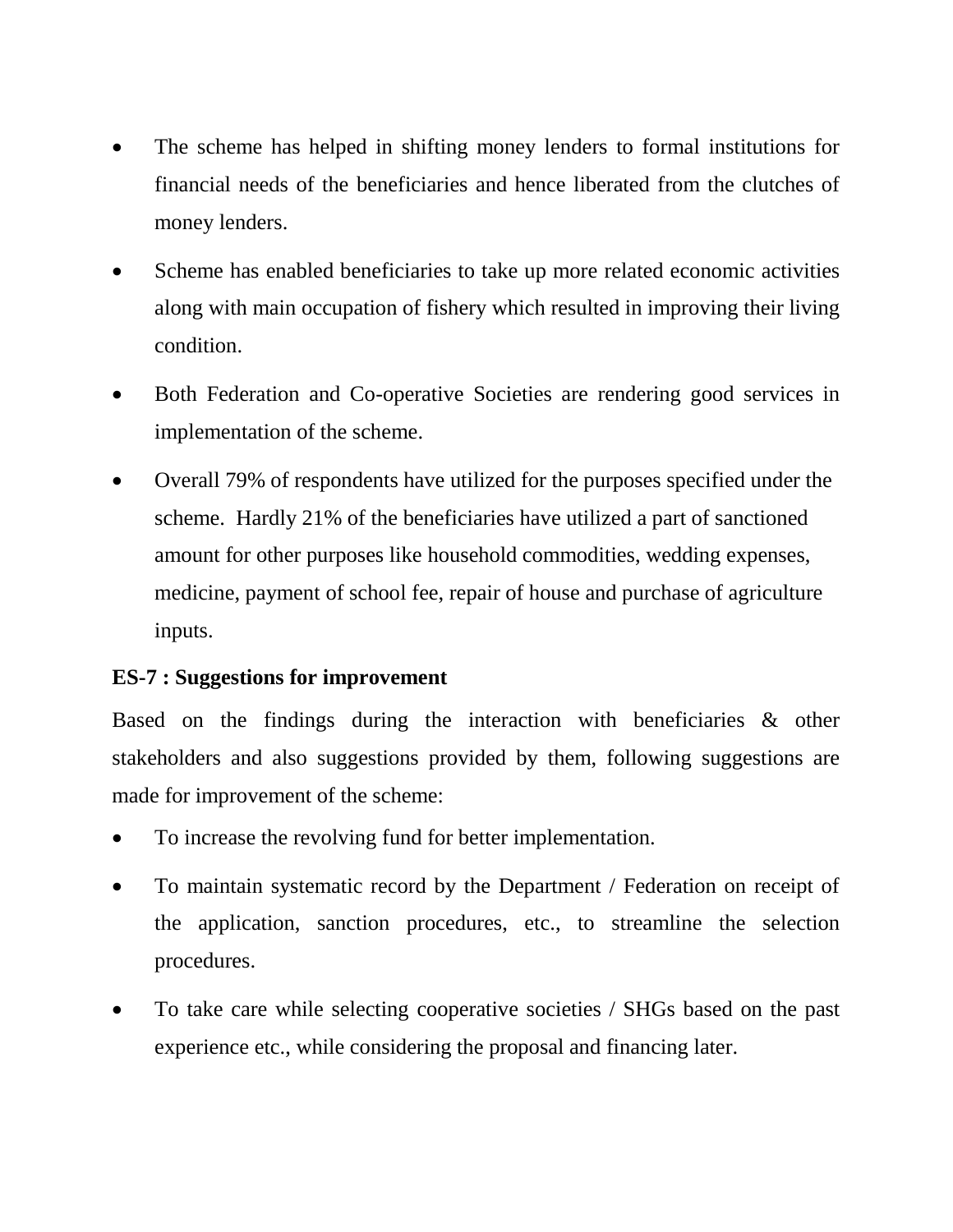- To follow single loan facilities to one group for avoiding repeated loan to the same group.
- To introduce a back ended component of subsidy in loan amount to help the needy beneficiaries.
- To increase the coverage of number of societies / beneficiaries especially in Mysore Federation, which supposed to cover 26 districts.
- To provide guidance by the cooperative societies to the beneficiaries in initial spade work like filing of application etc..,
- To organise orientation programme at regular intervals in each districts highlighting the objectives of the schemes and its provisions.

### **ES-8 : Conclusions**

# **Based on the field study and interactions with various stakeholders following conclusions could be arrived at :**

- $\triangleright$  The scheme has overall helped the fisher community in improving their socio-economic conditions. The scheme has covered about 48% of total active fisher women existing in the State.
- $\triangleright$  The amount of loan was utilized for the purposes for which it was sanctioned in most of the cases.
- $\triangleright$  Scheme has helped in shifting from money lenders to formal institutions for availing financial assistance to carry out the activities and hence liberating beneficiaries from the clutches of money lenders.
- $\triangleright$  Transparency is maintained to the maximum possible extent in identification of beneficiaries and release of funds.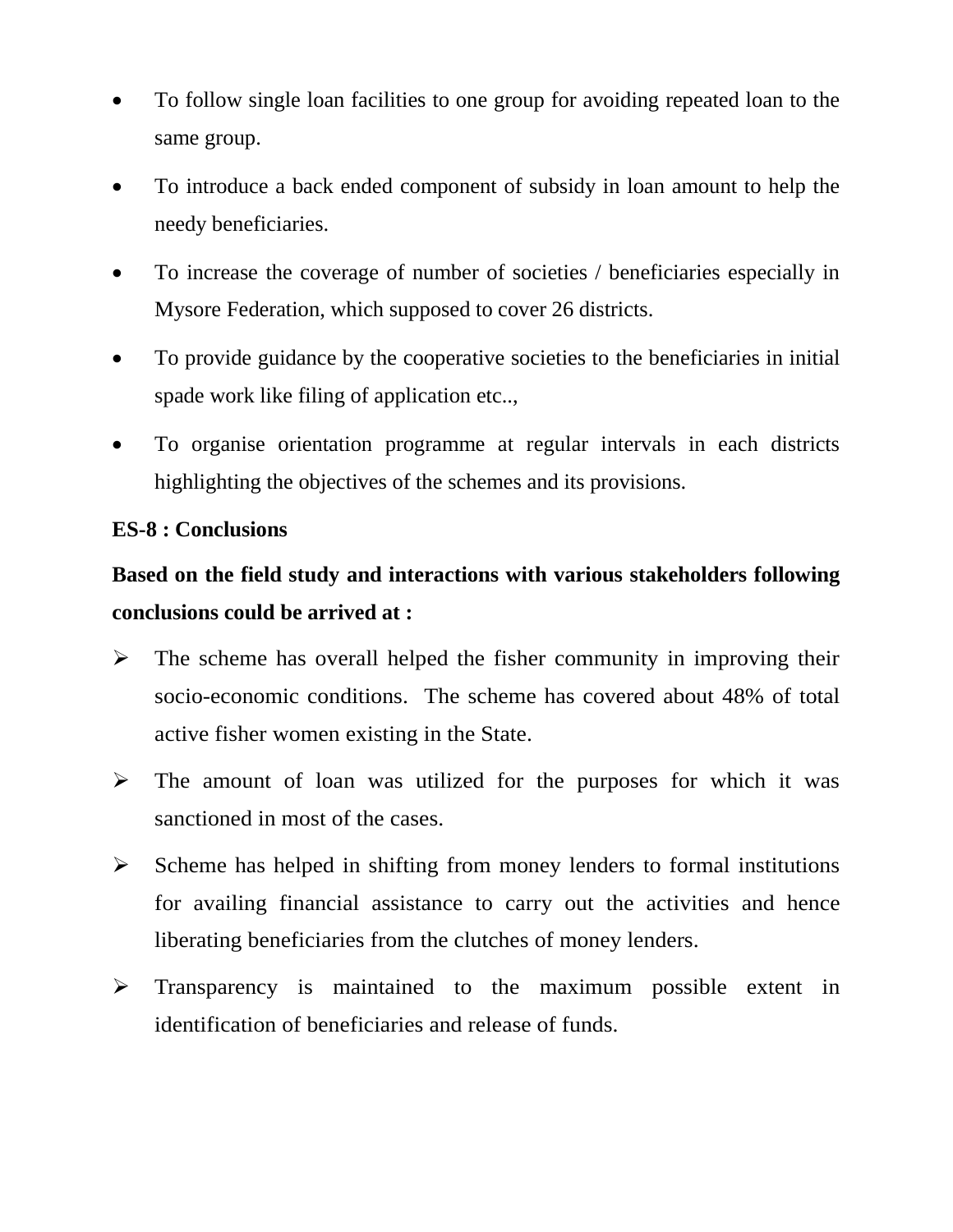- $\triangleright$  Implementing agencies are taking maximum effort to identify needy beneficiaries focusing on socially deprived and under privileged families like SC, ST, Minorities, widows, BPL etc.
- $\triangleright$  Loan amount is inadequate to carry out the specified activities due to increased costs. Beneficiaries are integrating the assistance under various eligible schemes with MMS to maximize the benefits.

#### **ES : 9 – Recommendations**

Based on the findings, suggestions and conclusions during the study, following recommendations are made:

#### **Short Term**

- $\triangleright$  To provide more publicity to create awareness about the scheme which will help wider coverage of eligible beneficiaries.
- $\triangleright$  To revise eligibility criteria for selection to ensure that only needy beneficiaries will get the advantage of the Scheme (proposed criterias like fixing minimum duration of SHG, experience, activity proposed, bank transaction & repayment capacity).
- $\triangleright$  To provide both original and revised scheme guidelines to the Taluk level officers to ensure the monitoring of the Scheme.
- $\triangleright$  As the scale of finance has been increased, the department needs to be made responsible for overall supervision and monitoring of the scheme at Taluk/district level.
- Entrepreneurship Awareness programme at Cooperative society level before the release of funds, similar to that of the PMEGP Scheme, will definitely prove to be useful for the SHG members.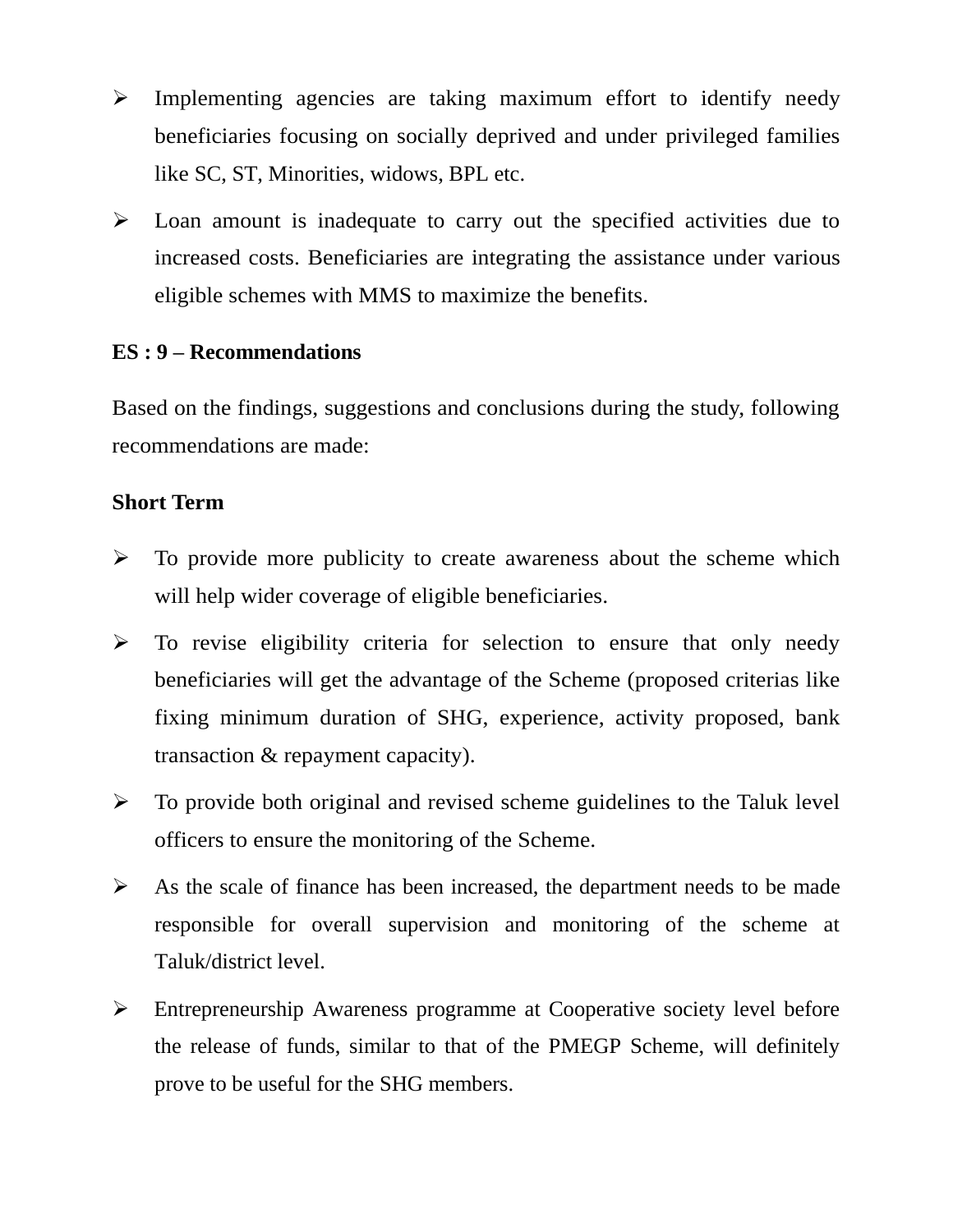$\triangleright$  To maintain uniformity in procedural aspects for smooth and meaningful implementation of the scheme across the State.

# **Mid Term Recommendations**

- $\triangleright$  To encourage Self Help Group for extending financial assistance through their respective Co-operative societies.
- $\triangleright$  To allocate more capital grant to the Federations, to implement the scheme as per revised GO with immediate effect or the implementing agencies are allowed to cover lesser number of beneficiaries / groups in proportion to the available fund.
- To come out with One Time Settlement (OTS) mechanism for addressing the issues pertaining to defaults due unavoidable circumstances.
- $\triangleright$  To consider the suggestions of transferring the responsibility of implementing the scheme, from the Mysore Federation to the Department to ensure better implementation (The reasons are highlighted in the general observation of Chapter – 13).

# **Long Term Recommendations that need Policy Intervention**

- $\triangleright$  To increase the loan amount based on the needs of the respective activity pursued by the beneficiaries.
- $\triangleright$  To consider increasing budget allocation for federation to coverage more beneficiaries and areas.
- $\triangleright$  To create a separate cell in the department for effective monitoring the implementation of the scheme enabling corrections that may be required.

# **In a nutshell, scheme may be continued by implementing the suggestions wherever feasible after due deliberations.**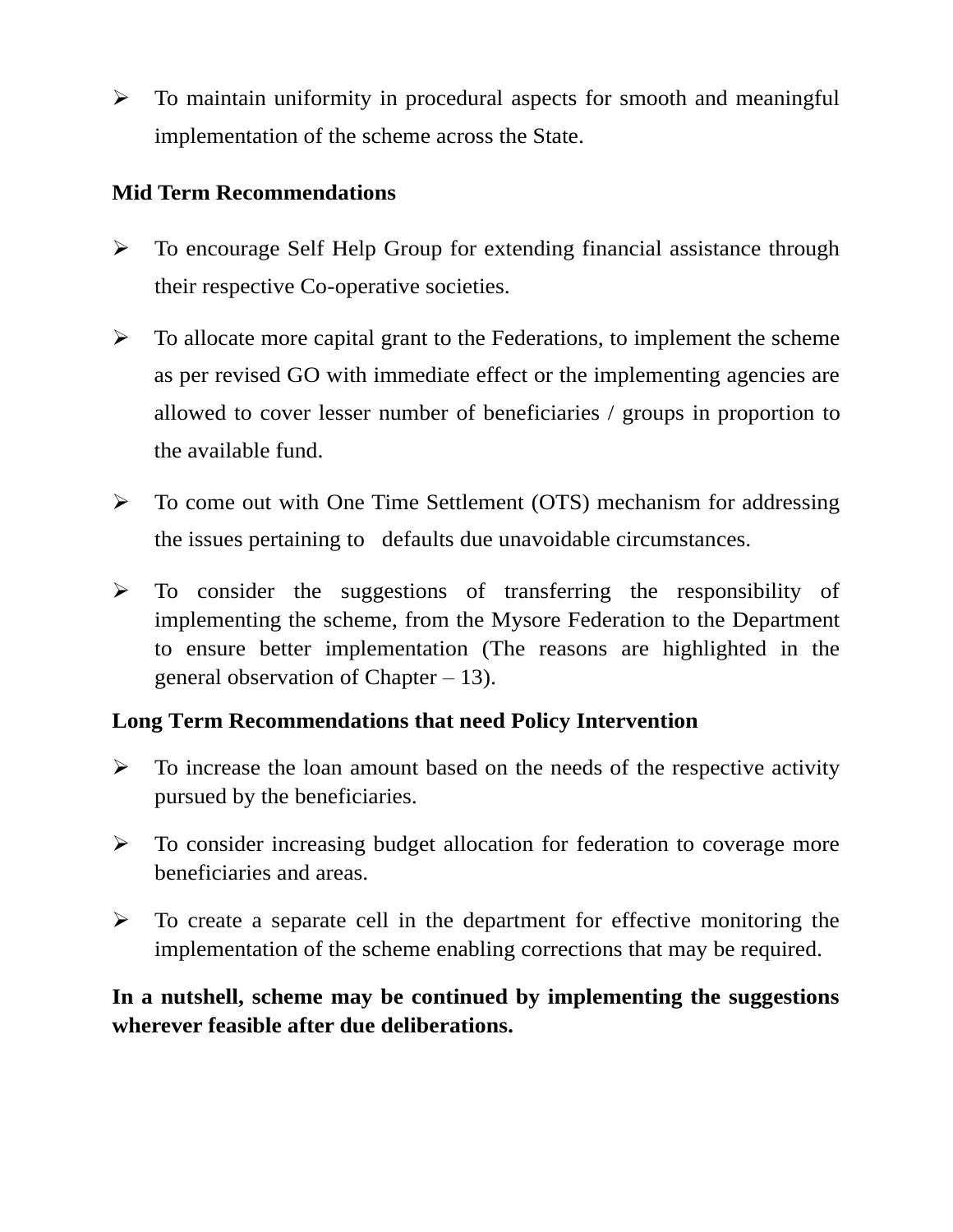#### **Suggestions for Improvement**

# **Need for continuation / discontinuation of the Scheme with or without modifications.**

- The scheme needs to be continued with increased revolving fund.
- A schedule for receipt of application, scrutiny, sanction and release of loans in a financial year need to be prepared and followed strictly by Department / Federation.
- Repeated visits by the applicant to federation need to be stopped by sending communication periodically as per the schedule.
- Care should be taken while selecting Cooperative societies / SHGsbased on the past experience engaged in similar activities.
- The difficulties faced by the beneficiary need to be taken into consideration by federation officials and the same may be intimated to the Head Office for necessary changes in the future practices.
- Single loan facility to one group may be followed by avoiding repeated loans to the same group.
- The subsidy may be introduced in the Scheme to help the beneficiaries.
- As Mysore Federation covers maximum number of districts when compared to Coastal Districts, there is need for intensive advertisement regarding the Scheme by the societies in order to increase the coverage of number of societies / beneficiaries.
- Cooperative Societies may be involved for providing guidance, selection of related IG activities, and filing up application, suggesting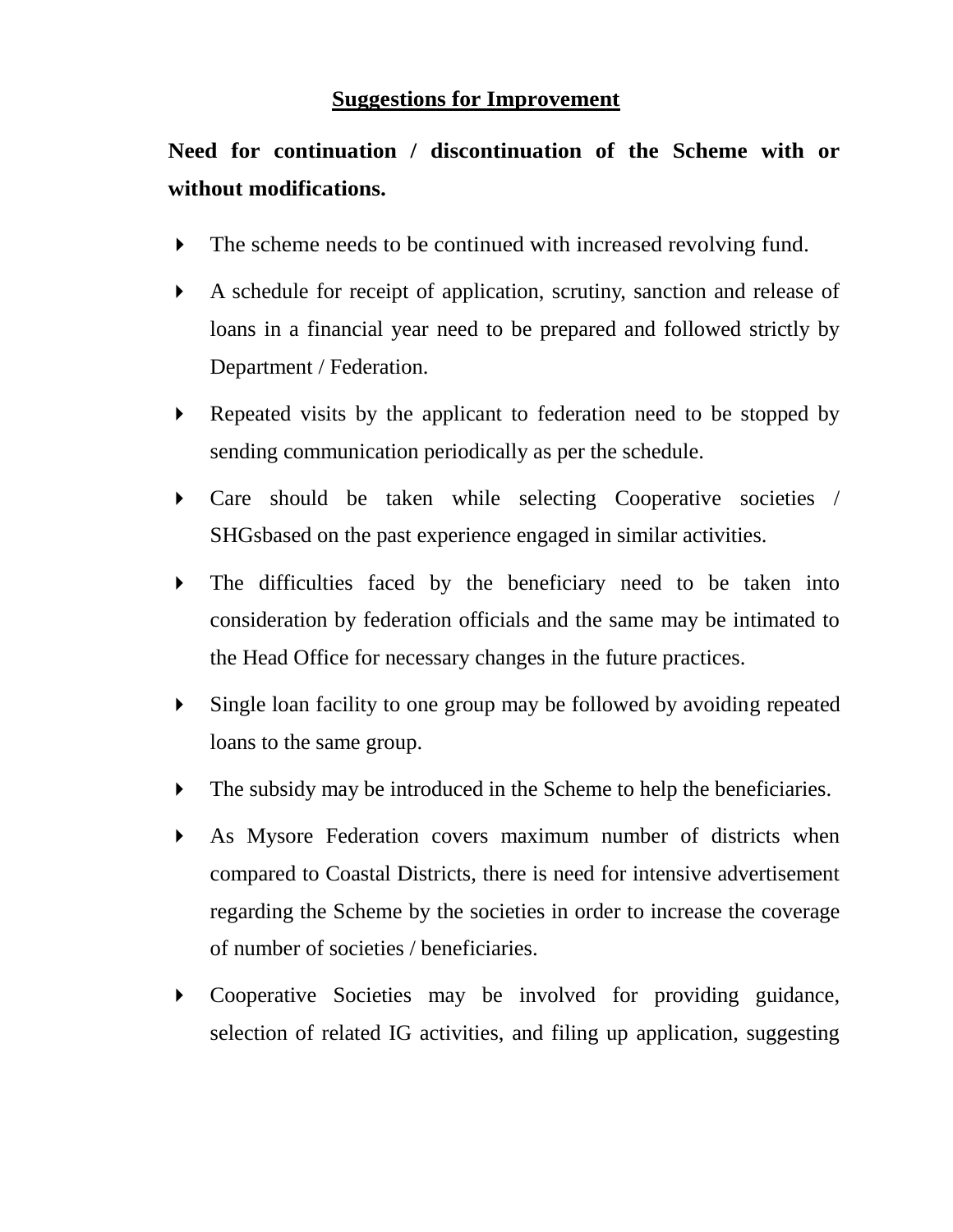alternative Income Generating Activities, and providing consultancy to the eligible candidates.

- Awareness program for the beneficiaries (both new and existing) at regular intervals may be organised in each district highlighting the scheme objectives, responsibilities of the beneficiaries, repayment of loans, maintenance of records, Savings, managing group funds, consequences of becoming defaulter, management of finance and enterprise.
- Orientation programme for the office bearers of Co operative societies/SHG's to be more of user friendly, less cumbersome and service provider in formation of Taluk level Federation, indentifying new Income Generation Activities related to post harvest, etc.,
- Involvement of Research /Academic institutions/collages related to fisheries in identifying newer IGA's at coastal belt where beneficiaries of MMS are highest.
- The federations do not have any yardstick to assess the background of the Co-operative Societies, percentage of defaulters' in the co-operative societies and the capacity of the SHGs while financing later. Hence, care shall be taken by the federations, before considering the proposal of such co-operative societies.
- Strengthening of Co operative societies is essential in case of Karwar and Mysore
- Follow up & immediate action for recovery by the department & Mysore federation is required.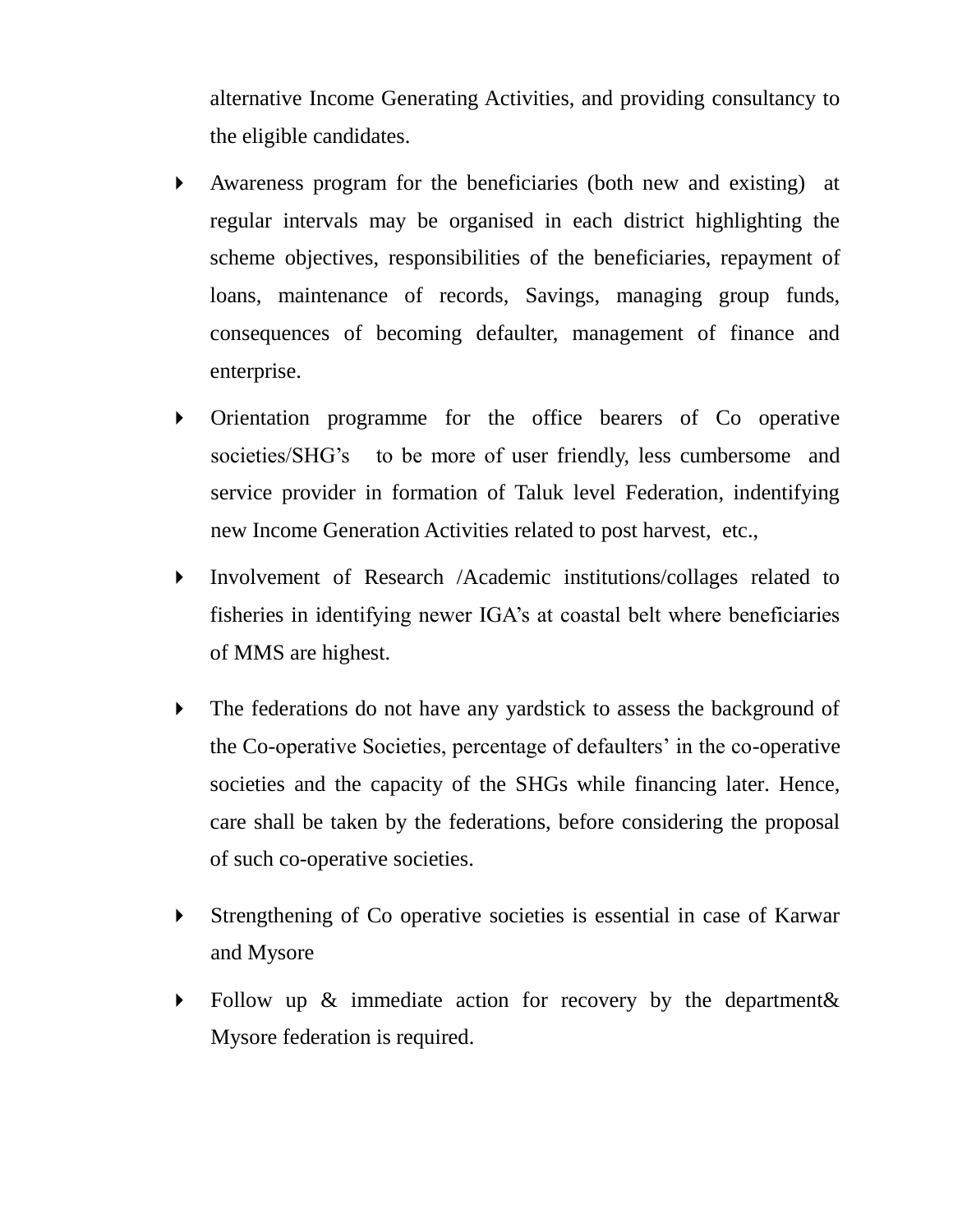- Cooperative societies need to facilitate prospective beneficiary groups by arranging counseling through appropriate NGO(s) in the selection of viable IGAs depending on local resources & demand. suggestions
- Entrepreneurship Awareness programme at Cooperative society level before the release of funds, similar to that of the PMEGP Scheme, will definitely prove to be useful for the SHG members.
- Training input may also include entrepreneurship development aspects, so as to encourage trainees to take-up self-employment.
- The post harvest activities which have good demand currently may be identified to provide training to the group members to take-up IGAs / self-employment enabling them to earn their livelihood.
- $\blacktriangleright$  Modifications made in the original scheme should be systematically  $\&$ precisely brought to the notice of all concerned including the ADF's at Taluk level to ensure the monitor of the scheme.
- Integrate the micro credit linkages with MMS Scheme (particularly in coastal districts) in order to facilitate & empower the beneficiaries to take up IGAs on a viable & sustainable basis.
- The government can reconsider the method of being continued in extending assistance to private groups.
- With the scale of finance increased, the department needs to be made responsible for overall supervision and monitoring of the scheme at Taluk/district level.

The SHG approach is always advantageous as the groups are small in number and members have the same social and financial background. This makes it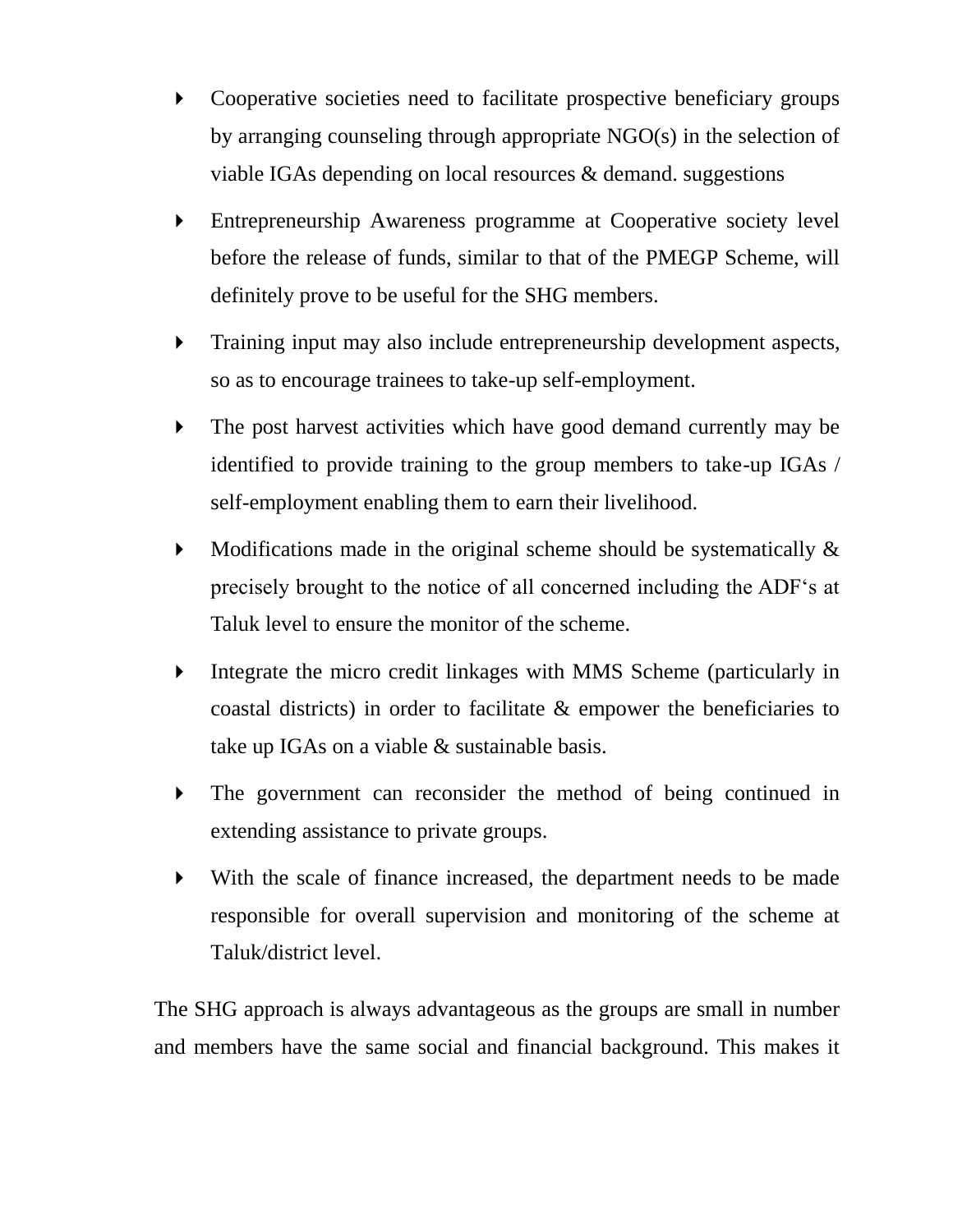easier for the members to interact freely with each other while discussing problems and also to take up thrift and internal lending activities.

The habit of small savings by the members and deposit in the Banks will build confidence in linking groups with micro credit schemes for income generation activities. The group is collectively responsible for the repayment of the loan. This enables the members to exert moral pressure on peers who borrow. And, thus implementing agencies will get a much better and timely repayment from the SHGs/beneficiary groups.

Whereas, in case of assisting individual beneficiaries recovery mechanism is very difficult as they are scattered and not easy to access. There will not be any mutual help forthcoming in case of defaulters and thus the default will become chronic in due course.

The lending to SHGs will also help in linking of SHGs to Bank borrow later under micro finance. Gradually, such groups could be dis-associated from the MMS assistance and new groups could be encouraged and supported under MMS.

With the above facts, it is better to sanction RFA to the SHGs than to the individual beneficiaries.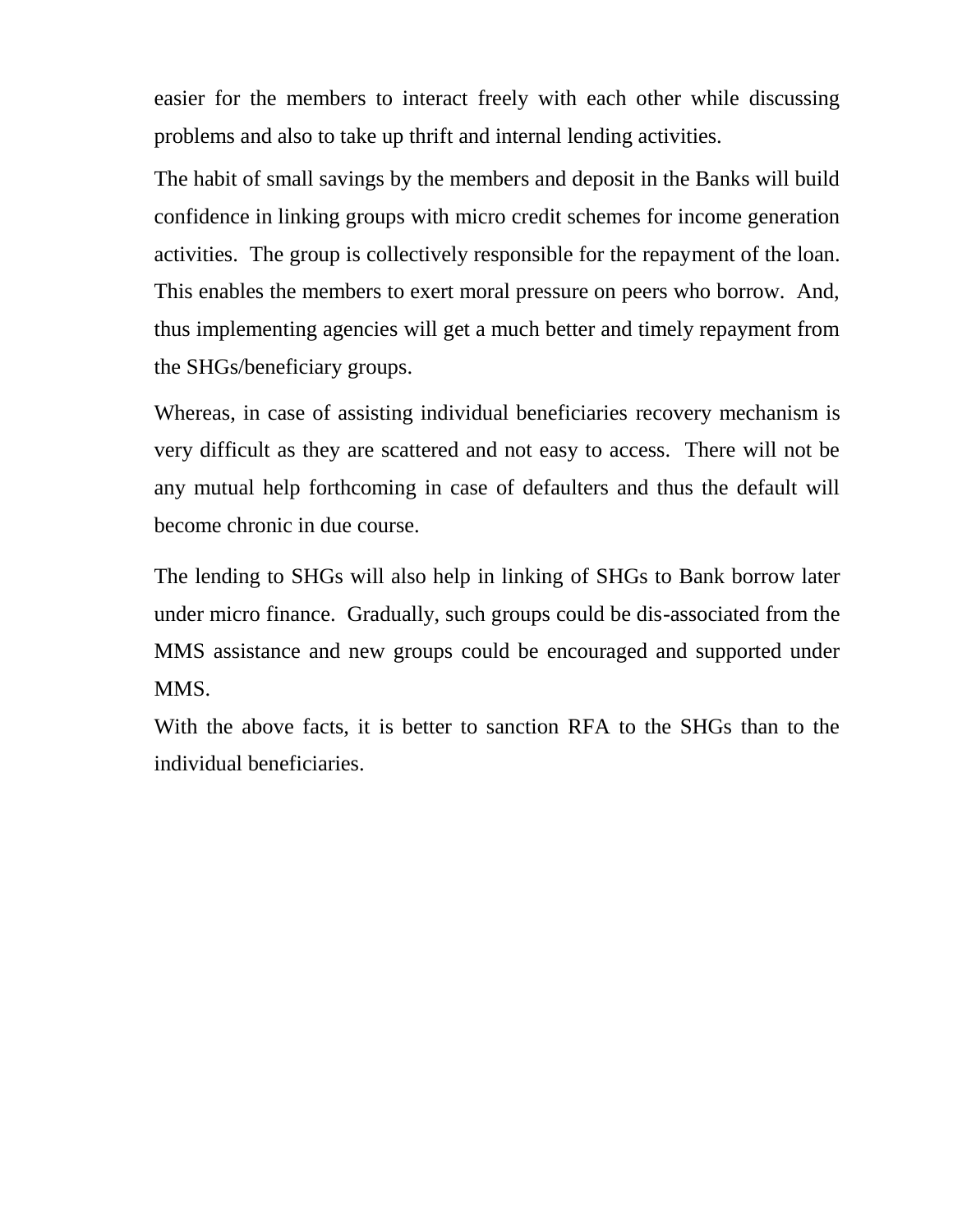### **Conclusions & Recommendations**

# **Conclusions**

- $\triangleright$  The Scheme is fulfilling the objective by and large and the impact has been positive.
- $\triangleright$  The scheme has overall helped the fisher community in improving their socio-economic conditions.
- $\triangleright$  The scheme has covered almost 48% of active fisher women and impacted their living condition.
- $\triangleright$  The amount of loan was utilized for the purpose for which it was sanctioned in most of the cases.
- $\triangleright$  Scheme has helped in shifting from money lenders to formal institutions for availing financial assistance to carry out the activities and hence liberating beneficiaries from the clutches of money lenders.
- $\triangleright$  There is transparency in identification of beneficiaries and release of funds.
- $\triangleright$  Implementing agencies are taking maximum effort to identify right and needy beneficiaries focusing on socially deprived and under-privileged families.
- $\triangleright$  Loan amount is inadequate to carry out the specified activities due to increased costs.
- $\triangleright$  Care should be taken while selecting the societies based on the past experience, engaged in the type of activities, ability to guide and handle the beneficiaries to operate the Scheme.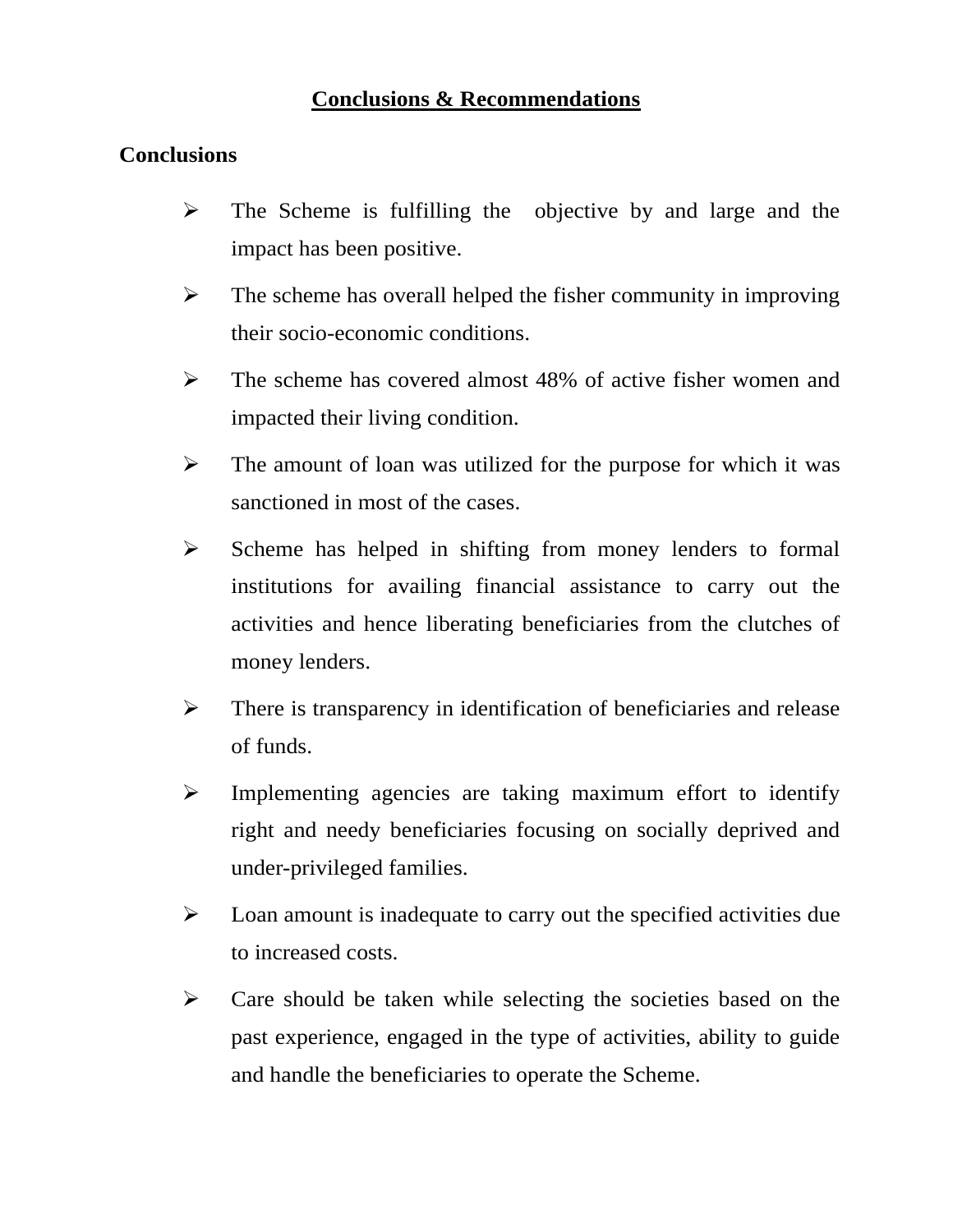- $\triangleright$  Beneficiaries are integrating the assistance under various eligible schemes with MMS to maximize the benefits.
- $\triangleright$  There is a general feeling among the beneficiaries of inland Districts that the loan sanctioned under the Scheme need not be repaid and will be written off subsequently.
- > Implementing Agencies can create awareness among the beneficiaries about the responsibility of the borrower to repay the loan in time and consequences of default due to non-repayment of loan.
- Beneficiaries selected under the Scheme to be given orientation programme on entrepreneurship &management of Small business.
- $\triangleright$  Lack of proper infrastructure (viz., shortage of supporting staff for visiting the assisted units for monitoring & recovery) at District level has resulted in poor follow-up, recovery and in enhance the coverage of new Societies/ Groups by the Mysore Federation.
- $\triangleright$  Scope for encouraging and supporting only to the SHGs rather than individual beneficiaries for smooth and effective implementation of the scheme.
- $\triangleright$  The original guidelines & modifications made in original Scheme guidelines should be systematically & methodically brought to the notice of all concerned including the ADF's of Taluks.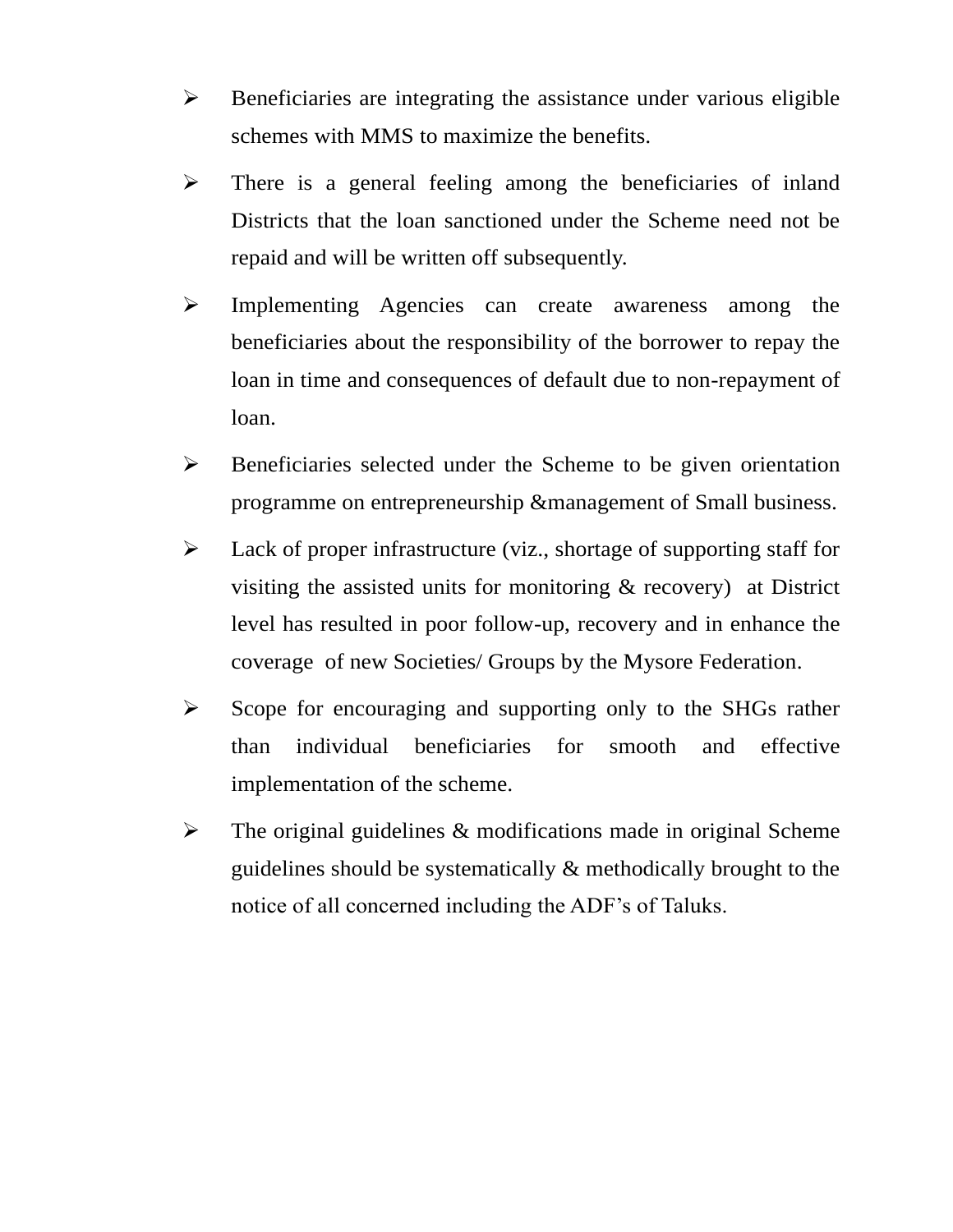#### **Recommendations**

### **Short Term**

- $\triangleright$  To provide more publicity to create awareness about the scheme which will help wider coverage of eligible beneficiaries.
- $\triangleright$  To revise eligibility criteria for selection to ensure that only needy beneficiaries will get the advantage of the Scheme.
- $\triangleright$  To streamline the procedure for effective, smooth and meaningful implementation of the scheme.
- $\triangleright$  To provide both original and revised scheme guidelines to the Taluk level officers to ensure the monitoring of the Scheme.
- To review the progress, Project Monitoring Review Committee (PMRC) could be constituted.

# **Mid Term Recommendations**

- $\triangleright$  To adhere to the concept of Self Help Group and channelizing the funds to them by the Co operative societies.
- $\triangleright$  To allocate more capital grant to the Federations, to implement the scheme as per revised GO with immediate effect or the implementing agencies are allowed to cover lesser number of beneficiaries / groups in proportion to the available fund.
- $\triangleright$  To come out with OTS mechanism for addressing the issues pertaining to defaults due unavoidable circumstances.